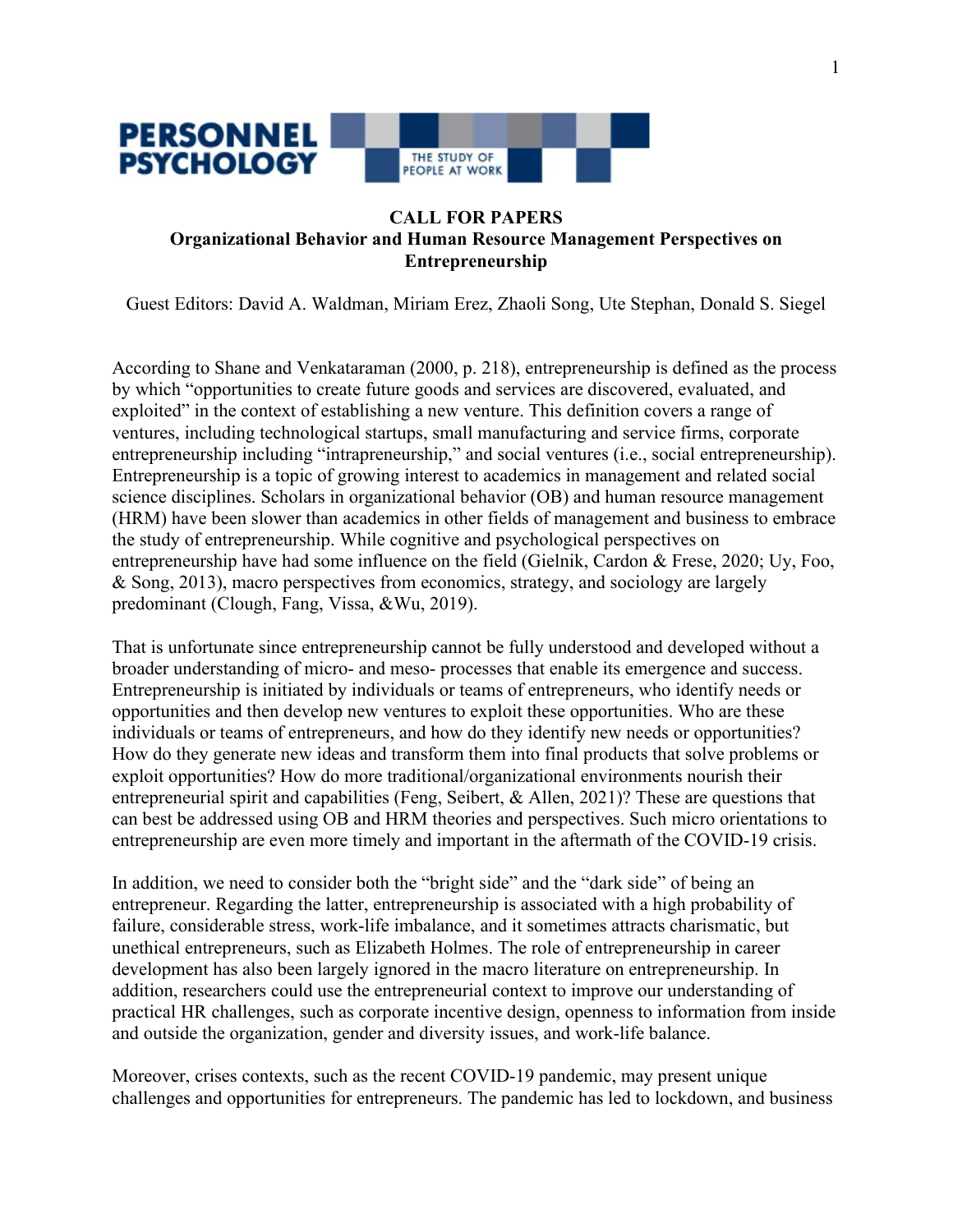disruptions and failures. Employees have been forced to stay at home or have even lost their jobs (Beland, Brodeur, & Wright, 2020). However, the pandemic has created unique business opportunities as well. A recent global survey of over 5,000 entrepreneurs indicates that almost 40% of respondents recognized new business opportunities during the pandemic (Stephan et al., 2021). For example, stay-at-home orders have forced many entrepreneurs to rely heavily on the internet for personal needs and work, which has created more opportunities for so-called cyber or digital entrepreneurship (Tajvidi, & Tajvidi, 2020). The pandemic has also stimulated social entrepreneurs to be mobilized to tackle COVID-related social problems (Bacq & Lumpkin, 2020). Shepherd (2020) suggested that the pandemic has challenged fundamental assumptions of the field of entrepreneurship. At a micro level, we need a better understanding of how entrepreneurship is related to the "new normal", social resilience, loneliness, and responses to adversity, such as the adversity presented in the COVID-19 pandemic (Shepherd, 2020).

In sum, we recognize that entrepreneurship research needs a better understanding of how individual characteristics (e.g., genetic and neurological predispositions, proactive personality), motivation, identity, leadership (e.g., visionary leadership), teams, ethics, organizational culture, and organizational deviance affect entrepreneurial activity. Furthermore, in a symbiotic manner, the study of entrepreneurship from a more micro perspective could help enrich existing theories of OB and HRM. With that said, it is important to note that micro perspectives on entrepreneurship are still at an embryonic stage, with critical issues regarding frameworks and empirical methods yet to be resolved. Accordingly, a primary goal of this special issue is to serve as a catalyst for scholarly work on entrepreneurship that expands the domain from a largely exclusive focus on the macro level of analysis to a broader perspective that incorporates issues that are more directly related to OB and HRM.

Finally, entrepreneurship has become a global phenomenon in both developed and developing countries, as documented in The Global Entrepreneurship Index. To fully address the global perspective, besides macro factors such as organizational characteristics, firm strategies, and social and economic environment, scholars will need to consider micro- and meso- based issues such as those pertaining to diversity and virtual teams, as well as cross-cultural differences in the meaning of entrepreneurship, and its manifestation in different cultures. A global perspective on the role of OB/HRM issues in entrepreneurship will improve our understanding of the crosscultural aspect of entrepreneurship (Stephan & Uhlaner, 2010). It will enable researchers to study whether the characteristics of entrepreneurship, and the factors that facilitate it, are universal vs. culture-specific. Indeed, an emphasis on the role of globalization in the context of entrepreneurship may be fertile ground for multi-level or meso research in OB/HRM.

Some specific issues that could be explored in this special issue include:

- HR implications of entrepreneurial firms, such as formation of entrepreneurial teams (Lazar, Miron-Spektor, Agarwal, Erez, Goldfarb, & Chen, 2020), business venturing training (Campos et al., 2017), incentive systems (Monsen, Patzelt, & Saxton, 2010), entrepreneurial team dynamics and learning processes, human capital (Estrin, Mickiewicz, & Stephan, 2016), as well as issues related to diversity and inclusion
- Leadership processes (e.g., visionary, servant, and so forth) relevant to entrepreneurship (e.g., Baum, Locke, & Kirkpatrick, 1998)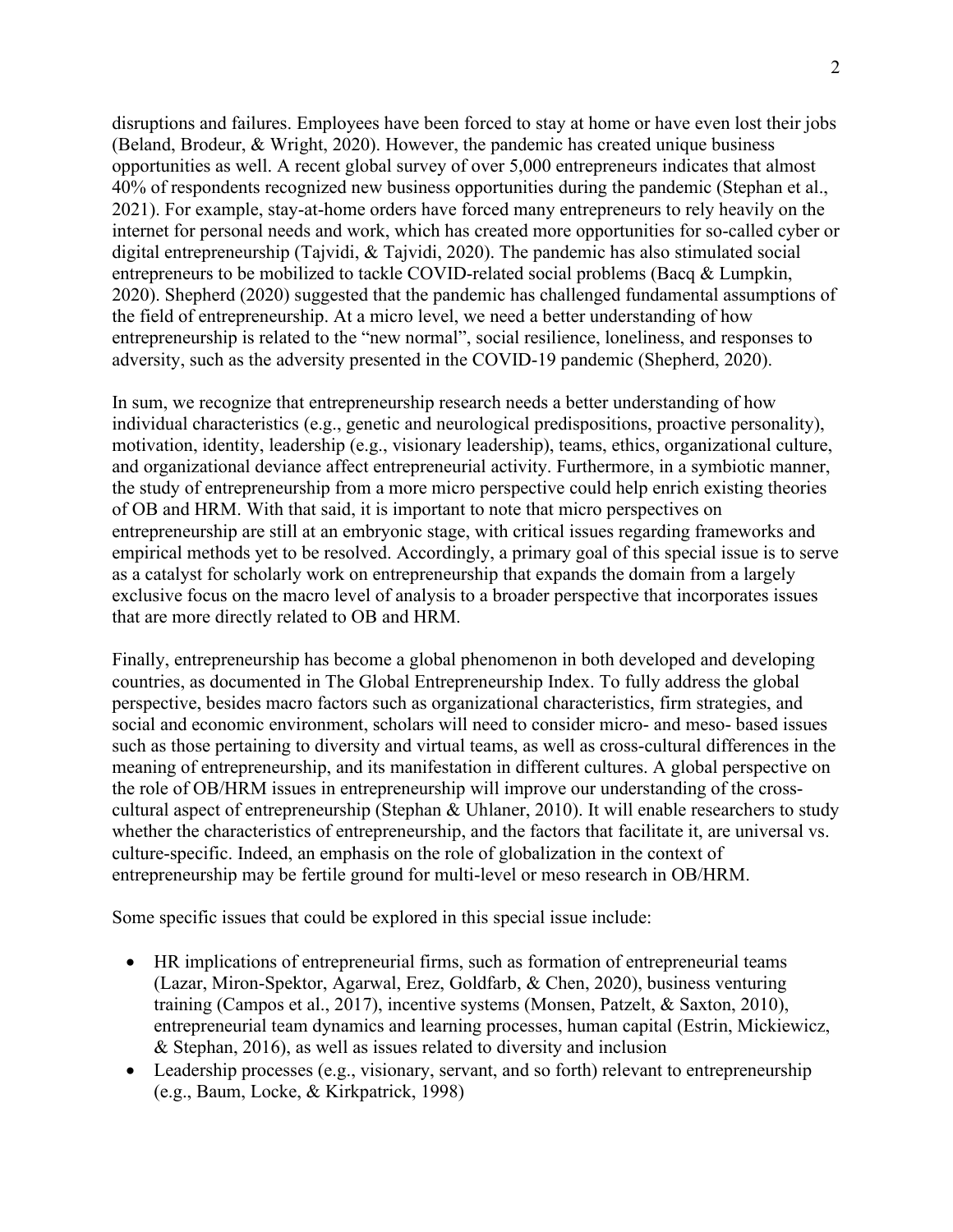- How/whether entrepreneurs transition to be organizational leaders as their firms grow, or alternatively, quit to start a new venture [\(Feng](https://onlinelibrary.wiley.com/action/doSearch?ContribAuthorStored=Feng%2C+Jie) et al., 2021)
- Personal qualities (e.g., narcissism; Galvin, Waldman, & Balthazard, 2010; initiative, [Gielnik, Spitzmuller, Schmitt, Klemann](https://journals.aom.org/doi/abs/10.5465/amj.2011.0727) & Frese, 2015; perseverance and self-efficacy, Markman, Baron, & Balkin, 2005) that may be relevant for entrepreneurs
- Ethical behavior and entrepreneurship [\(Harris, Sapienza, &](https://www.sciencedirect.com/science/article/abs/pii/S0883902609000597#!) Bowie, 2009), including the "dark side" of entrepreneurship, or what Baumol (1990) has called "unproductive" or "destructive" entrepreneurship
- The role of individuals in corporate entrepreneurship/intrapreneurship and how such activities affect managerial behavior and the corporate environment
- The role of gender in entrepreneurship (Jennings & Brush, 2013)
- OB and psychological perspectives on entrepreneurship, including the roles of identity, motivation, emotion, championing, education, work-life balance, and organizational justice (Balven, Fenters, Siegel, & Waldman, 2018; Waldman, Vaulont, Balven, Siegel, & Rupp, forthcoming)
- Entrepreneurship and career choices/development, including work in social sectors (e.g., social entrepreneurship; Zahra, Gedajlovic, Neubaum, & Shulman, 2009)
- Entrepreneurship and job quality (e.g., Litwin & Phan, 2013); entrepreneurs' job crafting and job design choices and their own and stakeholder well-being and productivity (e.g., Stephan, 2018)
- HR implications of entrepreneurial finance, such as private equity
- HR implications of entrepreneurship on the part of knowledge workers including university-based and federal laboratory researchers (e.g., Balven et al., 2018; Link, Siegel, & Wright, 2015))
- Labor market and human resource management implications of entrepreneurial ecosystems, including incubators/accelerators and science/technology parks (Cohen, Bingham & Hallen, 2019)
- Neurological (de Holan, 2013), physiological (Bönte, Procher, & Urbig, 2015), and genetic factors (Nicolaou, Shane, Adi, Mangino, & Harris, 2011) relevant to entrepreneurs
- Cross-cultural aspects of entrepreneurship and how globalization affects OB and HR issues in entrepreneurship (Tansky, Soriano, & Dobón, 2010)
- The entrepreneurial team learning process (Zahra, 2012).
- How entrepreneurs deal with crises, such as the COVID-19 pandemic (e.g., effects of COVID-19 on small and medium-sized firms, social entrepreneurship, academic entrepreneurship, and self-employment using social media)
- How crises (e.g., COVID-19) influence the choice of people to take the risks involved in entrepreneurship, versus a choice of a secure job in the public sector or in large corporations

# **Submission Process and Timeline**

To be considered for the Special Issue, manuscripts must be submitted between August 1 and August 31, 2022 by 8:00pm U.S. Eastern Standard Time. During this period, papers will be reviewed on an ongoing, rolling basis. Papers for this Special Issue cannot be submitted prior to August 1, 2022. Submitted papers will undergo a double-blind review process and will be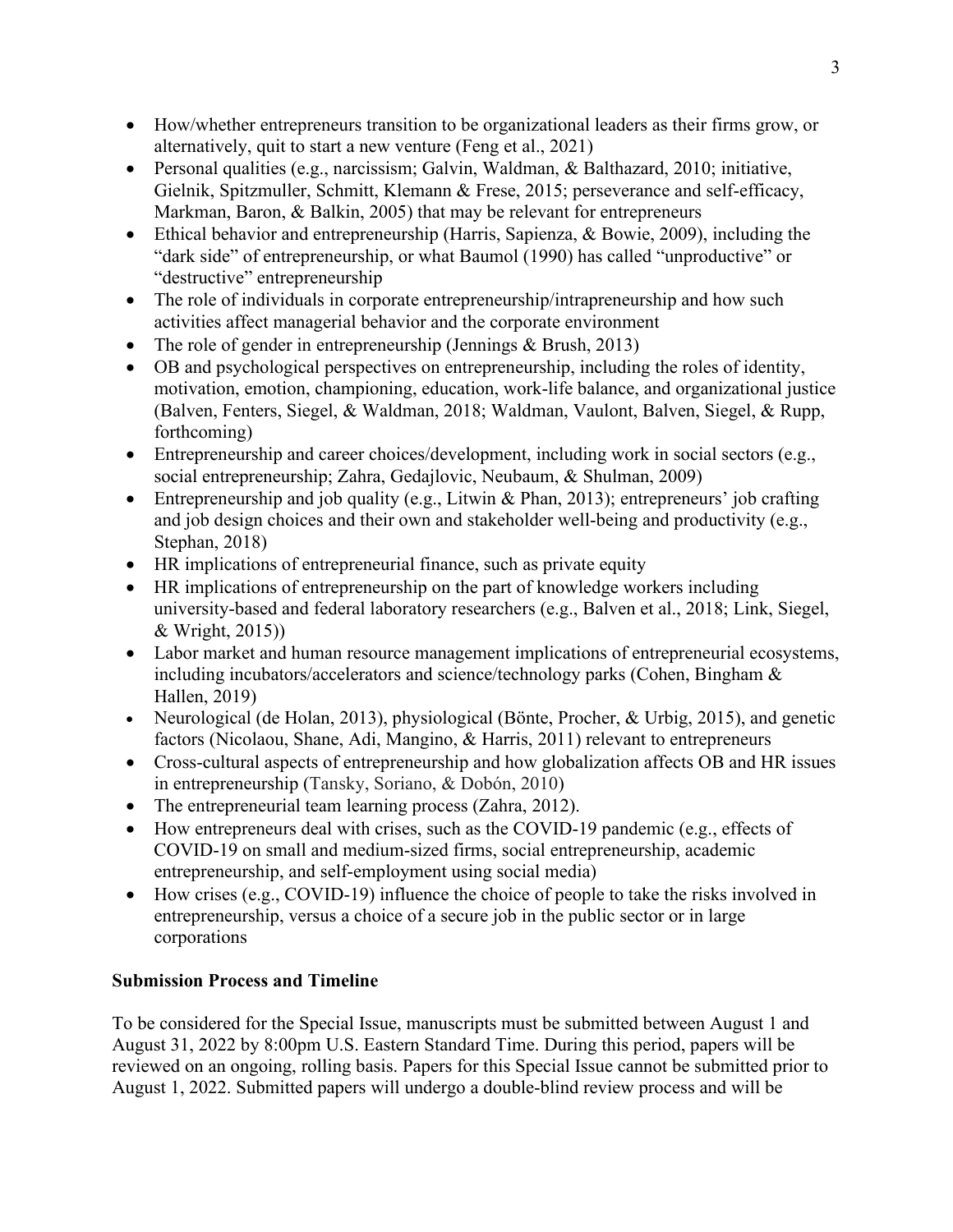evaluated by two reviewers and a special issue editor. Final acceptance is contingent on the review team's judgments of the paper's contributions on four key dimensions:

- 1. *Theoretical contribution*: Does the article offer new and innovative ideas and insights or meaningfully extend existing theory? Are the articles embedded in the relevant literature?
- 2. *Empirical contribution*: Does the article offer new and unique findings, and are the study design, data analysis, and results rigorous and appropriate in testing the hypotheses or examining the research questions?
- 3. *Practical contribution*: Does the article contribute to the improved management of people in organizations?
- 4. *Contribution to the special issue topic*. Does the article contribute to the literature on organizational behavior and human resource management issues in entrepreneurship?

Authors should prepare their manuscripts for blind review according to the directions provided in the *Publication Manual of the American Psychological Association* (7th ed.). Formatting guidelines are also provided on *Personnel Psychology's* website, under "author guidelines": http://onlinelibrary.wiley.com/journal/10.1111/(ISSN)1744-6570. Be sure to remove any information that may potentially reveal the identity of the authors to the review team. Manuscripts should be submitted electronically at: [http://mc.manuscriptcentral.com/ppsych.](http://mc.manuscriptcentral.com/ppsych)

#### **Paper Development Workshop**

Authors who receive a revise-and-resubmit decision will be invited to share their revisions at a paper development workshop prior to the formal resubmission of their papers. We expect that the workshop will take place in Phoenix, AZ toward the end of February 2023. One author per paper will be financially supported to attend (i.e., airplane fare, hotel). In-person attendance will be optional; authors will also be able to attend virtually through zoom. The goal of the workshop will be to further develop authors' initial attempts at revision, prior to formally resubmitting their papers within a few months after the workshop.

## **Questions?**

Please direct all of your questions about the Special Issue to David Waldman (waldman@asu.edu).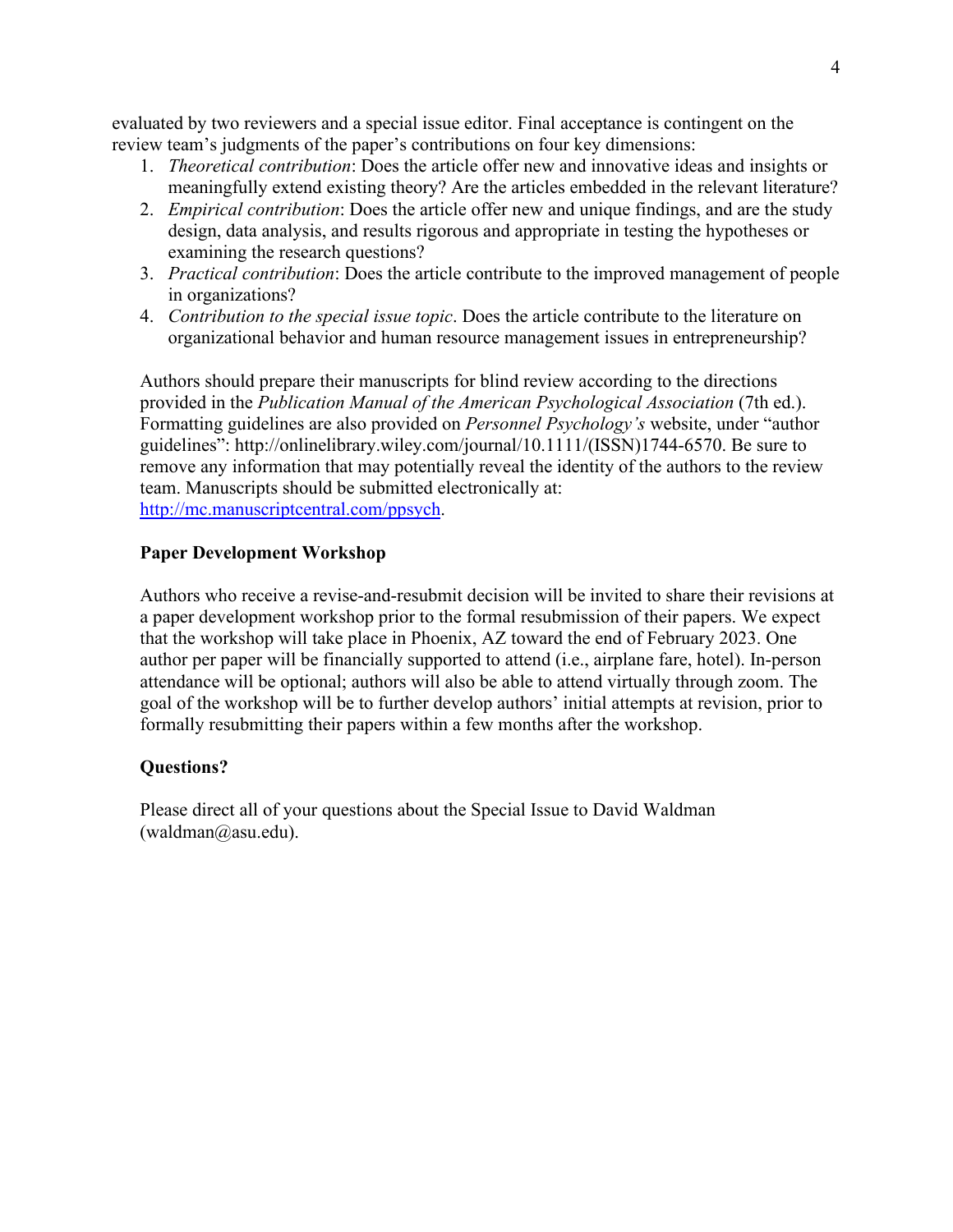#### **References**

- Bacq, S., & Lumpkin, G. T. (2020). Social entrepreneurship and COVID‐19. *Journal of Management Studies*. 10.1111/joms.12641 (https://www.ncbi.nlm.nih.gov/pmc/articles/PMC7675580/)
- Balven, R., Fenters, V., Siegel, D. S., & Waldman, D. A. (2018). Academic entrepreneurship: The roles of identity, motivation, championing, education, work-life balance, and organizational justice. *Academy of Management Perspectives*, *32(1)*, 21-42.
- Baum, J. R., Bird, B. J., & Singh, S. (2011). The practical intelligence of entrepreneurs: Antecedents and a link with new venture growth. *Personnel Psychology*, *64*, 397–425.
- Baum, J. R., Locke, E. A., & Kirkpatrick, S. A. (1998). A longitudinal study of the relation of vision and vision communication to venture growth in entrepreneurial firms. *Journal of Applied Psychology*, *83*, 43-54.
- Baumol, W. (1990). Entrepreneurship: productive, unproductive, and destructive. *Journal of Political Economy*, *98*, 893–921.
- Beland, L. P., Brodeur, A., & Wright, T. (2020). COVID-19, stay-at-home orders and employment: Evidence from CPS data. Discussion Papers, No. 13282, Institute of Labor Economics (IZA), Bonn. Retrieved from: https://papers.ssrn.com/sol3/papers.cfm?abstract\_id=3608531
- Bönte, W., Procher, V. D., & Urbig, D. 2015. Biology and selection into entrepreneurship: The relevance of prenatal testosterone exposure. *Entrepreneurship Theory and Practice*, *40*, 1121-1148.
- Campos, F., Frese, M., Goldstein, M., Iacovone, L., Johnson, H., McKenzie, D., & Mensmann, M. (2017, Sept. 22). Teaching personal initiative beats traditional business training in boosting small business in West Africa. *Science, 357*, 1287-1290.
- Clough, D.R., Fang, .T. P., Vissa, B. & Wu, A. (2019). Turning lead into gold: How do entrepreneurs mobilize resources to exploit opportunities? *Academy of Management Annals, 13*, 240–271.
- Cohen, S. L., Bingham, C. B., & Hallen, B. L. (2019). The role of accelerator design in mitigating bounded rationality in new ventures. *Administrative Science Quarterly*, *64*, 810– 854.
- de Holan, P. M. (2013). It's all in your head: Why we need neuroentrepreneurship. *Journal of Management Inquiry*, *23*, 93-97.
- Estrin, S., Mickiewicz T., Stephan U. (2016). Human capital in social and commercial entrepreneurship. *J. of Business Venturing*, 31, 449-467/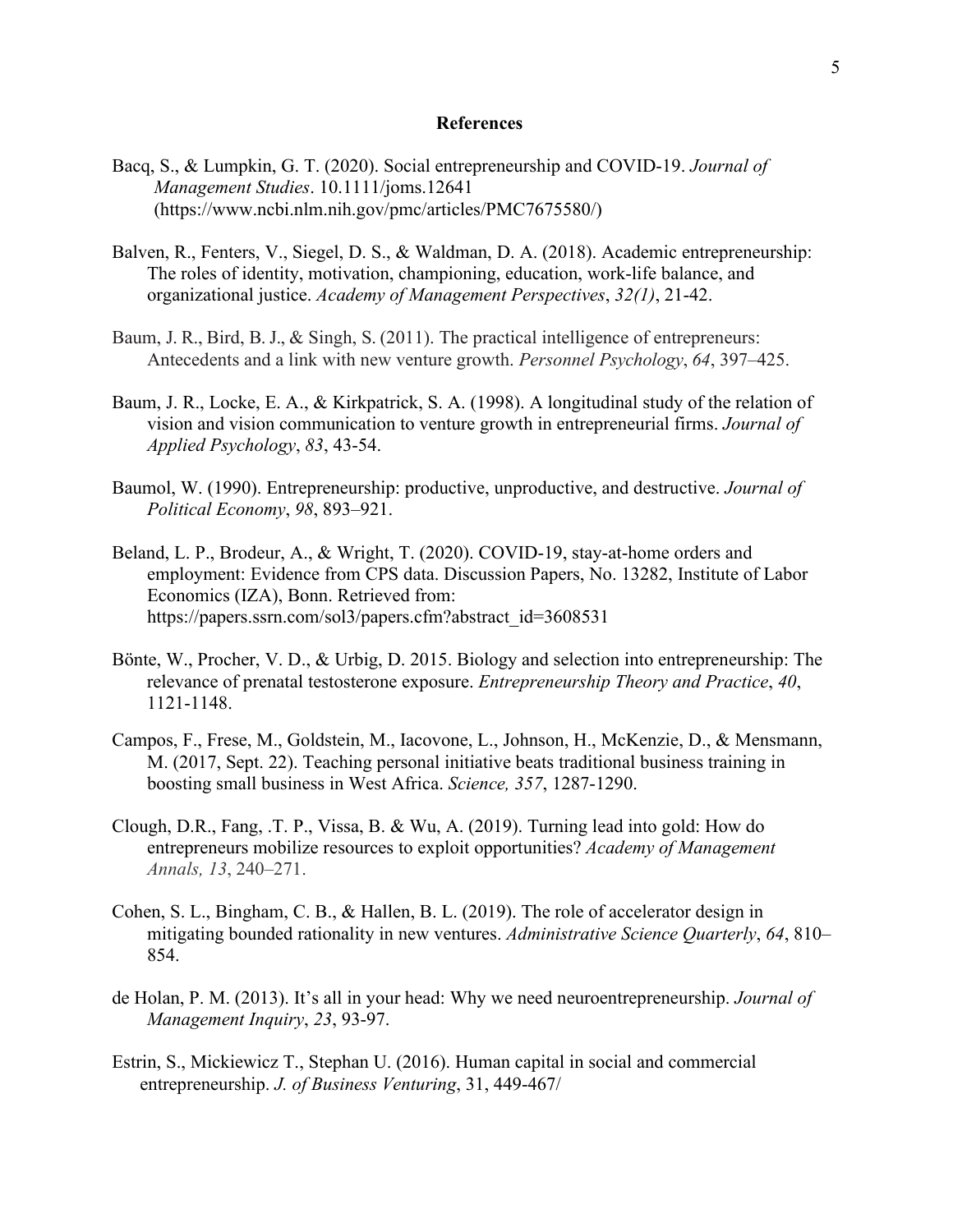- Feng, J., Seibert, S. E., Allen, D. G. (2021). Once an entrepreneur, always an entrepreneur? Entrepreneurial identity, job characteristics, and voluntary turnover of former entrepreneurs in paid employment. *Personnel Psychology*,<https://doi.org/10.1111/peps.12455>
- Galvin, B., Waldman, D. A., & Balthazard, P. A. (2010). Visionary communication qualities as mediators of the relationship between narcissism and follower perceptions of charismatic leadership. *Personnel Psychology*, *63*, 509-537.
- Gielnik, M. M., Cardon, M. S., & Frese, M. (2020). *The psychology of entrepreneurship: New perspectives (SIOP Organizational Frontiers Series)*. New York: Routledge.
- Gielnik, M[.M., Spitzmuller,](https://journals.aom.org/doi/abs/10.5465/amj.2011.0727)M., [Schmitt](https://journals.aom.org/doi/abs/10.5465/amj.2011.0727) [Klemann, D.K., & Frese, M. \(2015\).](https://journals.aom.org/doi/abs/10.5465/amj.2011.0727) "I put in effort, [therefore I am passionate": Investigating the path from](https://journals.aom.org/doi/abs/10.5465/amj.2011.0727) effort to passion in entrepreneurship**.**  *Academy of Management Journal, 58*, 2012-2036.
- [Harris, J.](https://www.sciencedirect.com/science/article/abs/pii/S0883902609000597#!) D., [Sapienza, H. D.,](https://www.sciencedirect.com/science/article/abs/pii/S0883902609000597#!) & Bowie, N. E. (2009). [Ethics and entrepreneurship.](https://www.sciencedirect.com/science/article/abs/pii/S0883902609000597#!) *[J](https://www.sciencedirect.com/science/article/abs/pii/S0883902609000597#!)ournal of Business Venturing, 24,* 407-418.
- Jennings, J. E., & Brush, C. G. (2013). Research on women entrepreneurs: Challenges to (and from) the broader entrepreneurship literature? *Academy of Management Annals, 7*, 661– 713.
- Lazar, M., Miron-Spektor, E., Agarwal, R., Erez, M., Goldfarb, R., & Chen, G. (2020). Entrepreneurial team formation. *Academy of Management Annals*, *14*, 29–59.
- Link, A., Siegel, D. S., & Wright, M. (2015). *Chicago handbook of university technology transfer and academic entrepreneurship*. Chicago, IL: University of Chicago Press.
- Litwin, A. S., & Phan, P. H. (2013). Quality over quantity: Reexamining the link between entrepreneurship and job creation. *Industrial and Labor Relations Review*, *66*, 833-873.
- Markman, G. D., Baron, R. A., & Balkin, D. B. (2005). Are perseverance and self-efficacy costless? Assessing entrepreneurs' regretful thinking. *Journal of Organizational Behavior*, *26*, 1-19.
- Monsen, E., Patzelt, H., & Saxton, T. (2010). Beyond simple utility: Incentive design and trade– offs for corporate employee–entrepreneurs. *Entrepreneurship Theory and Practice*, *34*, 105- 130.
- McMullen, J. S., & Shepherd, D. A. (2006). Entrepreneurial action and the role of uncertainty in the theory of the entrepreneur. *Academy of Management Review*, *31*, 132– 52.
- Nicolaou, N., Shane, S., Adi, G., Mangino, M., & Harris, J. 2011. A polymorphism associated with entrepreneurship: Evidence from dopamine receptor candidate genes. *Small Business Economics*, *36*, 151-155.